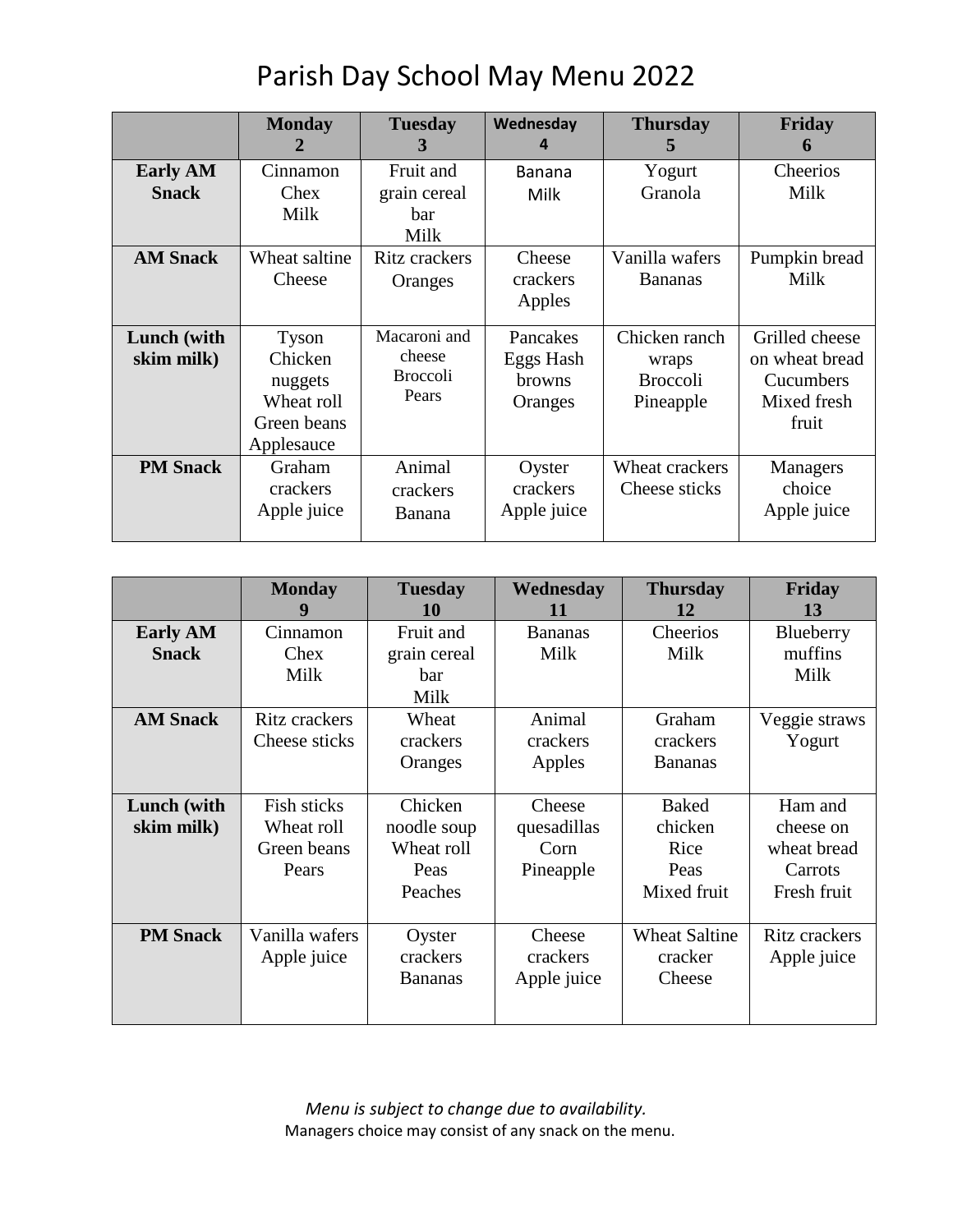|                                 | <b>Monday</b><br>16                                                        | <b>Tuesday</b><br>17                              | Wednesday<br>18                                      | <b>Thursday</b><br>19                     | Friday<br><b>20</b>                                                  |
|---------------------------------|----------------------------------------------------------------------------|---------------------------------------------------|------------------------------------------------------|-------------------------------------------|----------------------------------------------------------------------|
| <b>Early AM</b><br><b>Snack</b> | Cinnamon<br>Chex<br>Milk                                                   | Fruit and<br>grain cereal<br>bar<br>Milk          | <b>Banana</b><br>Milk                                | Yogurt<br>Granola                         | Cheerios<br>Milk                                                     |
| <b>AM Snack</b>                 | Wheat saltines<br>Cheese                                                   | Cheese<br>crackers<br>Oranges                     | Ritz crackers<br>Apples                              | Vanilla<br>wafers<br><b>Bananas</b>       | Apple sauce<br>Goldfish                                              |
| Lunch (with<br>skim milk)       | <b>Tyson Chicken</b><br>nuggets<br>Wheat roll<br>Green beans<br>Applesauce | Spaghetti<br>with meat<br>sauce<br>Salad<br>Pears | Macaroni and<br>cheese<br><b>Broccoli</b><br>Peaches | <b>Chicken Tacos</b><br>Corn<br>Pineapple | Grilled cheese<br>on wheat bread<br>Cucumber<br>Mixed fresh<br>fruit |
| <b>PM</b> Snack                 | Graham<br>crackers<br>Apple juice                                          | Animal<br>crackers<br><b>Bananas</b>              | Oyster<br>crackers<br>Apple juice                    | Wheat<br>crackers<br>Cheese stick         | Manager<br>choice<br>Apple juice                                     |

## Parish Day School May Menu 2022

|                 | <b>Monday</b><br>23 | <b>Tuesday</b><br>24 | Wednesday<br>25 | <b>Thursday</b><br>26 | Friday<br>27     |
|-----------------|---------------------|----------------------|-----------------|-----------------------|------------------|
| <b>Early AM</b> | Cinnamon            | Fruit and            | <b>Bananas</b>  | Cheerios              | PDS CLOSED       |
| <b>Snack</b>    | Chex                | grain cereal         | Milk            | Milk                  |                  |
|                 | Milk                | bar                  |                 |                       |                  |
|                 |                     | Milk                 |                 |                       |                  |
| <b>AM Snack</b> | Wheat cracker       | Ritz crackers        | Apples          | Graham                | <b>STAFF DAY</b> |
|                 | Cheese sticks       | Oranges              | Cheese          | crackers              |                  |
|                 |                     |                      | crackers        | <b>Bananas</b>        |                  |
| Lunch (with     | Spaghetti with      | Chicken              | Cheese          | Turkey and            |                  |
| skim milk)      | meat sauce          | teriyaki             | quesadillas     | cheese on             |                  |
|                 | Green beans         | Rice                 | Corn            | wheat bread           |                  |
|                 | Apple sauce         | <b>Broccoli</b>      | Pineapple       | Carrots               |                  |
|                 |                     | Peaches              |                 | Mixed fresh           |                  |
|                 |                     |                      |                 | fruit                 |                  |
| <b>PM Snack</b> | Cheese              | Vanilla              | Oyster          | Wheat saltine         |                  |
|                 | crackers            | wafers               | crackers        | Cheese                |                  |
|                 | Apple juice         | <b>Bananas</b>       | Apple juice     |                       |                  |

*Menu is subject to change due to availability.* Managers choice may consist of any snack on the menu.